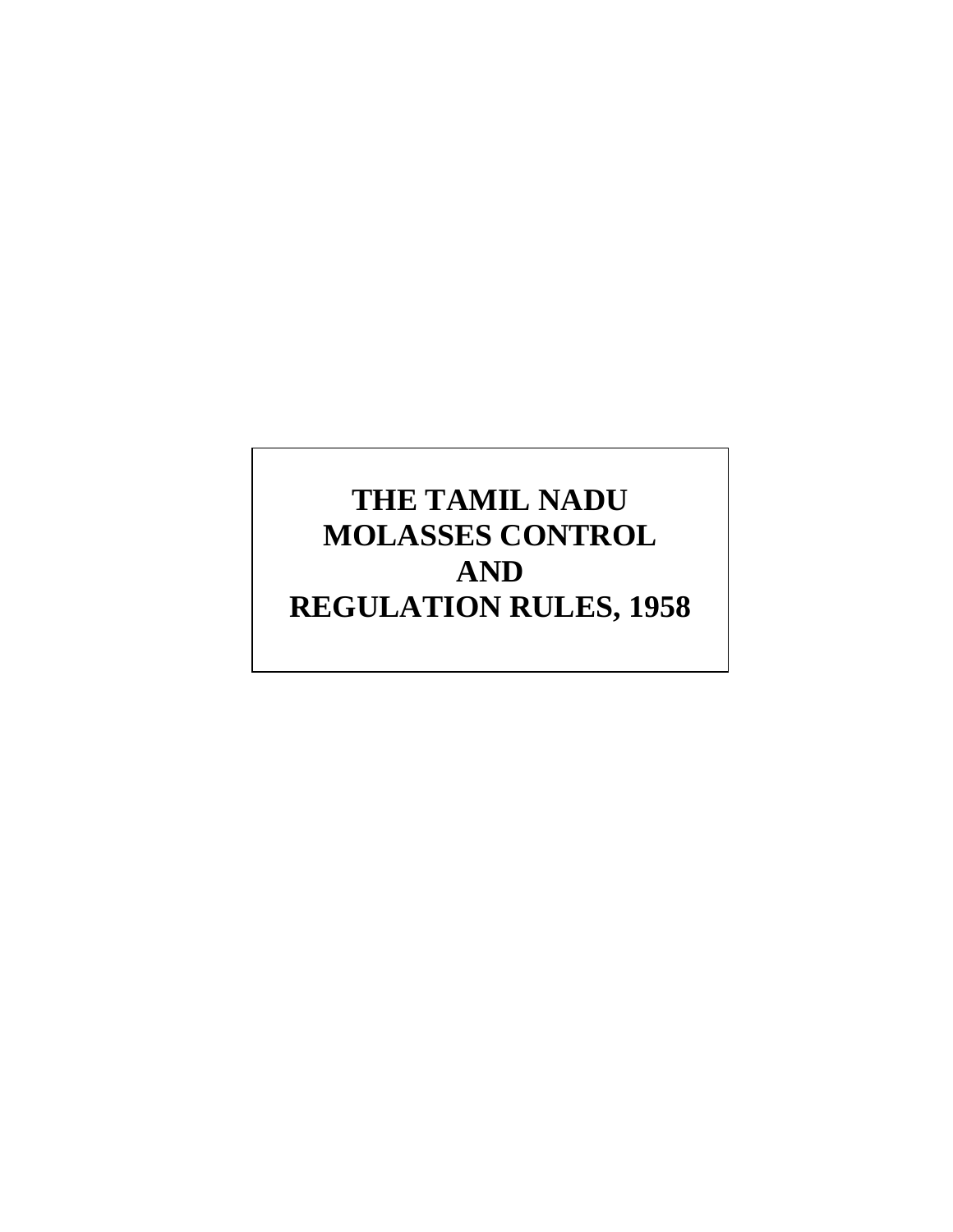### TAMILNADU MOLASSES CONTROL AND REGUATION RULES 1958.

## (as amended up to  $11<sup>th</sup>$  September 1987)  $(G.O.Ms.No.2779, Home, 4<sup>th</sup> October 1958)$

#### S.R.P.No.A-6743 of 1958.

 In exercise of the powers conferred by sections 6-A and 54 of the Tamil Nadu Prohibition Act, 1937, (Tamil Nadu Act X of 1937), the Governor of Tamil Nadu hereby makes the following rules for the control and regulation of molasses:-

#### THE TAMIL NADU MOLASSES CONTROL AND REGULATION RULES, 1958.

1. Short title-(a) These rules may be called the Tamil Nadu Molasses Control and Regulation Rules, 1958.

(b) They shall extend to the whole of the State of the Tamil Nadu

(c) They shall come into force at once.

 2.Definition- In these rules, unless there is anything repugnant in the subject or context:-

(a) **"The Act"** means the Tamil Nadu Prohibition Act, 1937

 (b**)" Consumer"** means a person having a licence in Form-ML-4 for the possession and use of molasses for any of the purposes specified in rule 3.

(c) Dealer means a person having a licence in Form ML-2 for the possession and sale of molasses and includes a sugar factory producing molasses.

(d)**'Form'** means a form appended to these rules.

(e) **'Licence'** means a licence prescribed in these rules.

(f) **'Permit'**, means a permit in Form ML-6.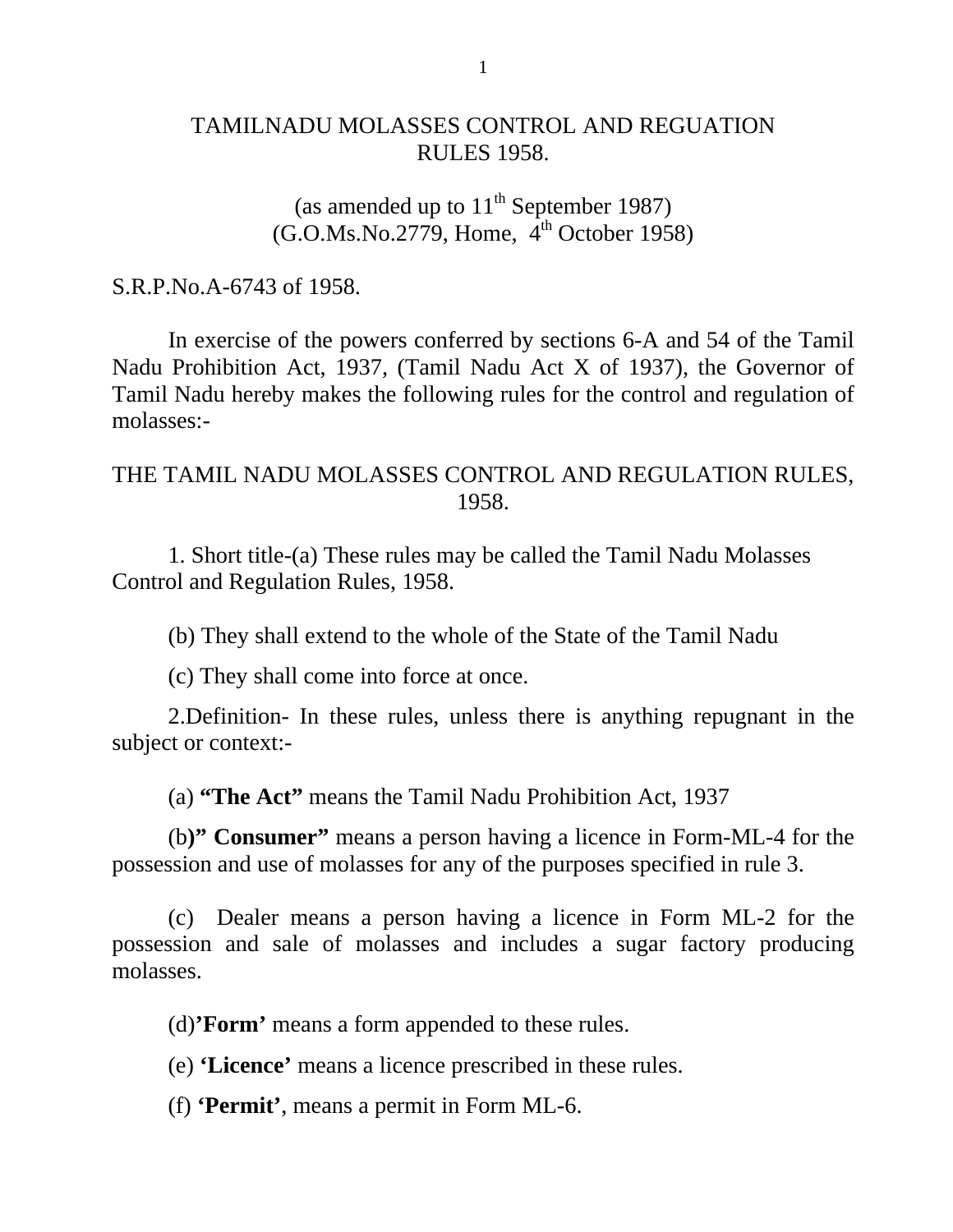3. **Restrictions on the use of molasses.-** Molasses shall not be used except for any of the following purposes, namely:-

 (i) distillation of spirit in a distillery established or licensed under the Act;

 (ii) manufacture of power alcohol in a distillery established or licensed under the Act or any other Act for the time being in force ;

(iii) any Government purpose including that of a local-body; and

 (iv) any bonafide scientific, industrial, medicinal, agricultural (including use as cattle-feed), educational or such like purposes.

4.**Licence and permit**.- (1) The licences and permits prescribed in these rules are-

(i) Form ML-2 for the possession and sale of molasses:

(ii) Form ML-4 for possession and use of molasses.

(iii) Form ML-5 for the import or export of molasses: and

(iv) Form ML-6 for the transport of molasses within the State.

(2)Any Officer or the institution belonging to the Central Government or the State Government, a local body or a municipality or Unit of Tamil Nadu Co-operative Milk Producers' Federation Limited, may posses, transport, import or export any quantity of molasses without a licence or permit for the use of such Government, local body or Municipality, as the case may be.

5. **Import and Export** – Import of molasses from places outside the State will be permitted only to the holders of licence in form ML-2 or Form ML-4. Export of molasses to places outside the State will be permitted only to person holding licences in form ML2.

6.**Licensing Authority**.- (a) The Collector of the district shall be the authority competent to issue licences in form ML-2 and ML-5.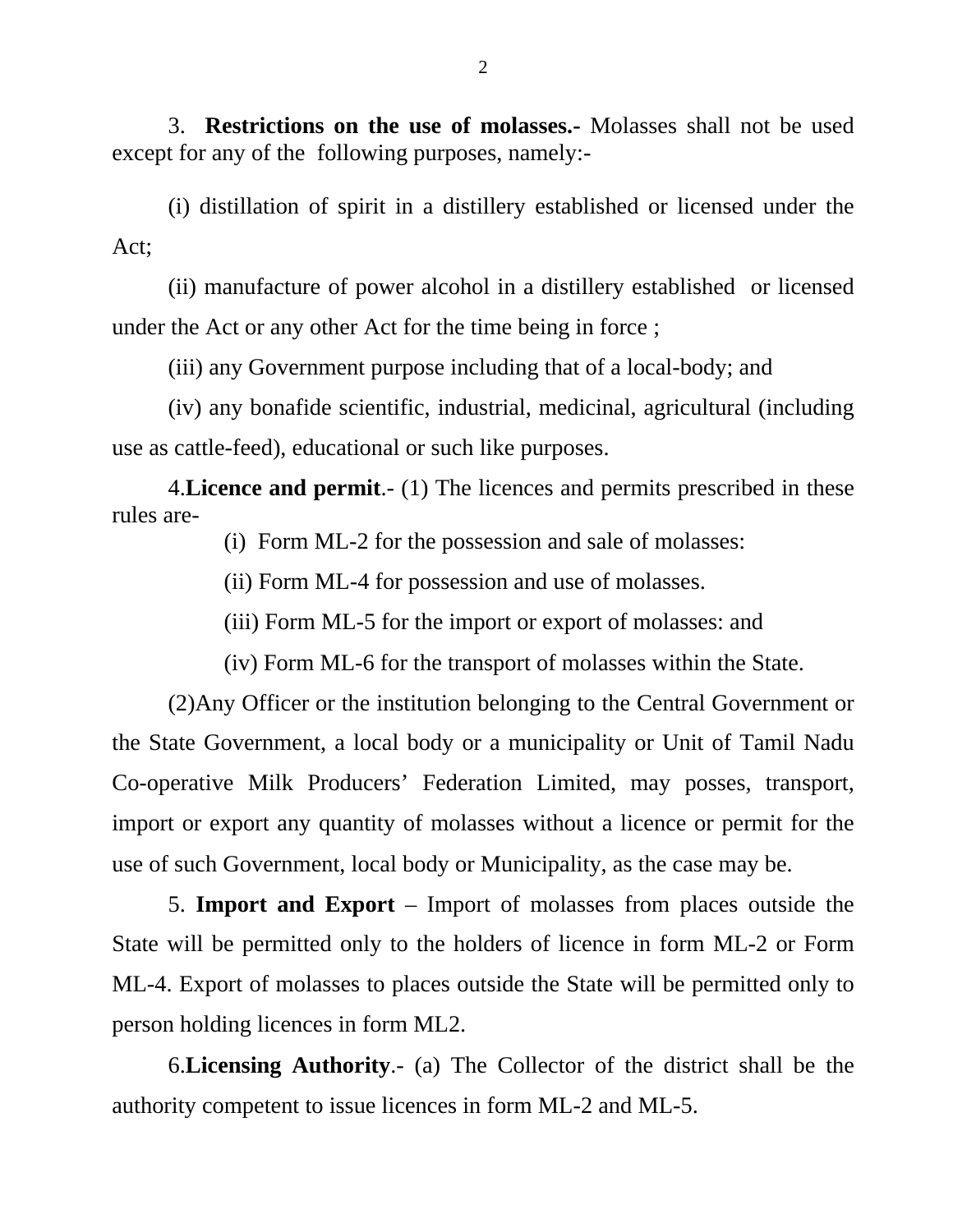(b) In the districts where there are no Additional Collectors or Revenue Officers, the Collector of the district shall be the authority competent to issue licences in Form ML-4. In the district where there is an Additional Collector or a District Revenue Officer, the additional Collector or the District Revenue Officer, as the case may be, shall be authority competent to issue licences in Form ML-4.

 Provided that no licence inform ML-4 shall be granted by the District Revenue Officer, Additional Collector or Collector as the case may be except with prior approval of the Molasses controller.

 (c) The authorities mentioned above shall be competent to issue transport permits in Form ML-6 in respect of the licences issued by them.

7**. Procedure for the grant of licences and permit**- (1) Licences in Forms ML-2 and ML-4 (a)- (i). Any person or institution including a Sugar Mill Factory producing Molasses desiring to deal in molasses by way of sale, import or export shall make an application to the Collector of the district for the grant of a licence in Form ML-2. The application shall be in Form ML-1 and shall be affixed with a court feelabel of the value of one rupee and fifty paise.

 Any person or institution desiring to possess and use molasses for any of the purposes mentioned in rule-3 shall apply to the authority specified in rule 6 (b) for the grant of licence in Form ML-4. The application shall be made in Form ML-3.

 (ii) In the case of application for the grant of ML-4 licences for the manufacture of cattle feed and poultry feed, the following items of machinery shall be installed in the manufacturing premises except the small units adopting hand mixing:-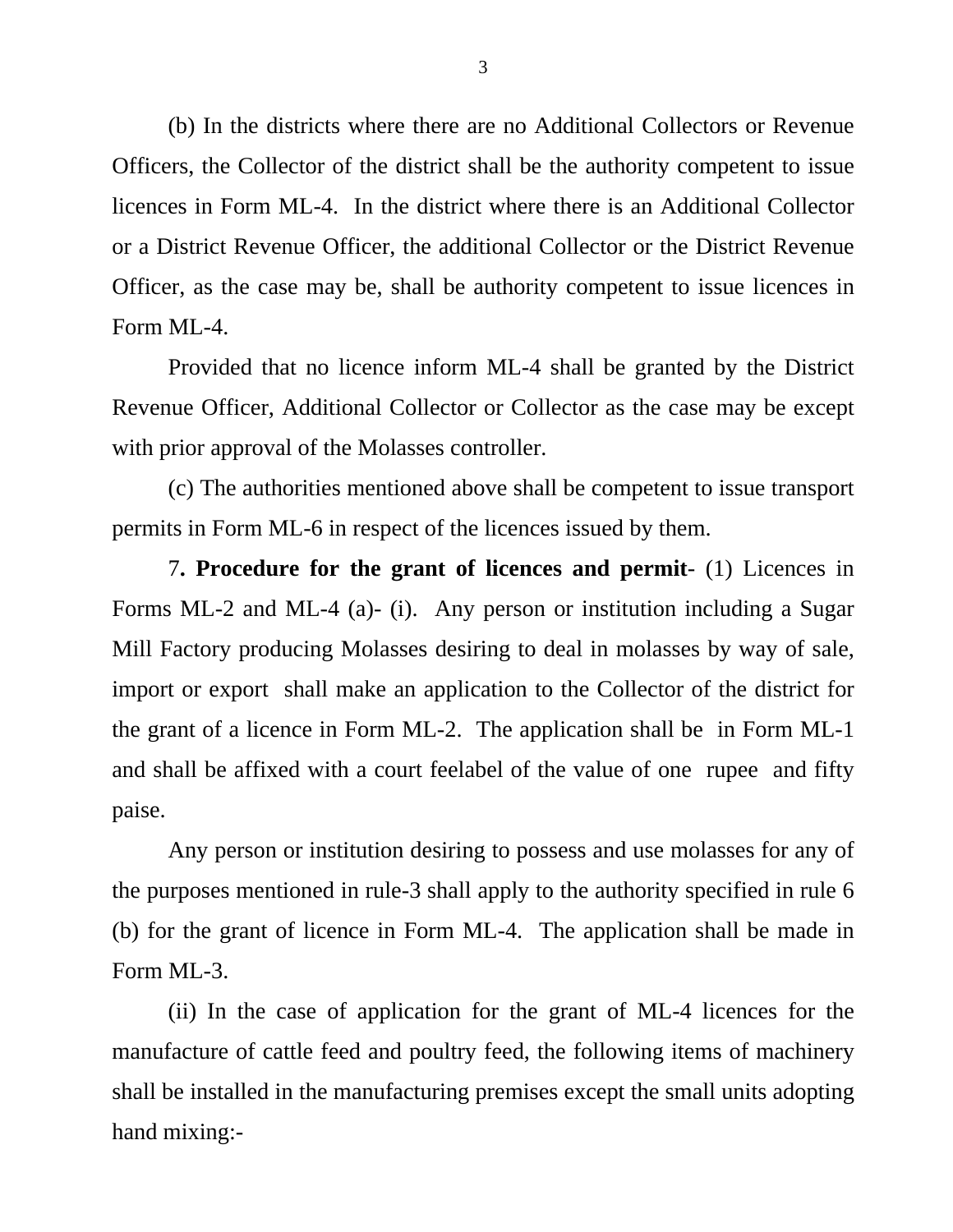(a) Molasses storage tank with pump:

(b) Grinders;

(c) Dis-integrator and mixer;

(d) Molasses mixer;

(e) Hopper and

(f) Storage bins.

Explanation- **'Small Unit'** means the unit adopting hand mixing and producing a quantity of 2 metric tonnes or less of compounds of cattle or poultry feed per day.

 (b) On receipt of an application in From ML-1, the Collector shall refer it to the Superintendent of Police or Commissioner of Police as the case may be, who shall arrange to enquire into the bonafides of the applicant and desirability or otherwise of granting the licence. No licence in Form ML-2 will be issued unless the Collector is satisfied that the grant of the licence is not detrimental to the enforcement of Prohibition in the area in which it has been applied for. The Order refusing the grant of a licence shall contain the reasons for such refusal.

 (c) On receipt of an application in Form ML-3 the authority competent to issue a licence in Form ML-4 may grant the licence applied for after satisfying himself that the applicant follows Indian Standard Institution formula or the formula approved by the Industries Department or Animal Husbandry Department ( in the case of cattle feed or poultry feed manufacturers) that the applicant has obtained Small Scale Industries Certificate from the Industries and Commerce Department and Sales Tax Registration Certificate from the Commercial Taxes Department, that the premises in which the business is proposed to be carried on is suitable for the purpose and that adequate storage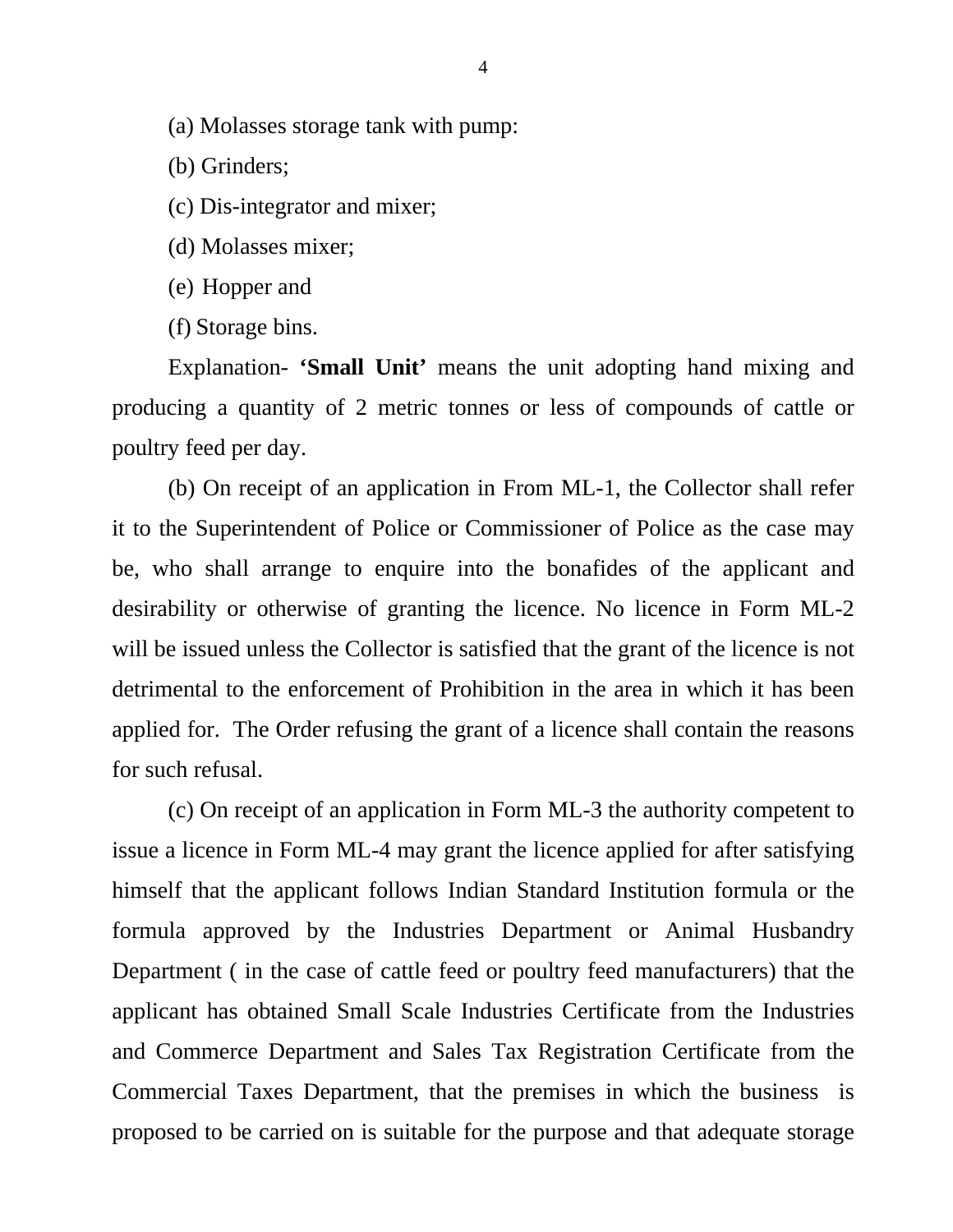facility, has been created for proper storage of molasses. If however, the licensing authority has reason to suspect the bonafides of the applicant or correctness of any of the particulars furnished by him he may make such enquiries as deemed necessary before deciding to grant the licence. The licensing authority may after such enquiry for good and sufficient reasons to be communicated in writing to the applicant, refuse to grant the licence applied for;

 Provided that grant of licence in Form ML-1 will not automatically entitle the licensee to get allotment of molasses. Molasses will be allotted by the State Molasses Controller taking into consideration the estimated availability and demand of molasses in the State the purpose for which molasses is required the need for ensuring the supply of molasses to distilleries and the proper utilization of the Previous allotment of molasses by the licensee.

 (d) A fee as specified in the Table below, shall be levied on every licence granted under clause (b) or (c) of this sub-rule.

#### THE TABLE

| Annual Quota of licence | Licence fee per annum.                                |
|-------------------------|-------------------------------------------------------|
| (in metric tones        |                                                       |
| (1)                     | (2)                                                   |
| $1-10$                  | 1000                                                  |
| $11 - 50$               | 2000                                                  |
| 51-100                  | 5000                                                  |
| 101-200                 | 6000                                                  |
| 201-500                 | 8750                                                  |
| 501-1000                | 10000                                                 |
| 1001-5000               | 11250                                                 |
| 5001 and above          | 12500                                                 |
|                         | Vide G.O. (Ms) No.233 P & E VIII Dept. Dt.29.10.2001. |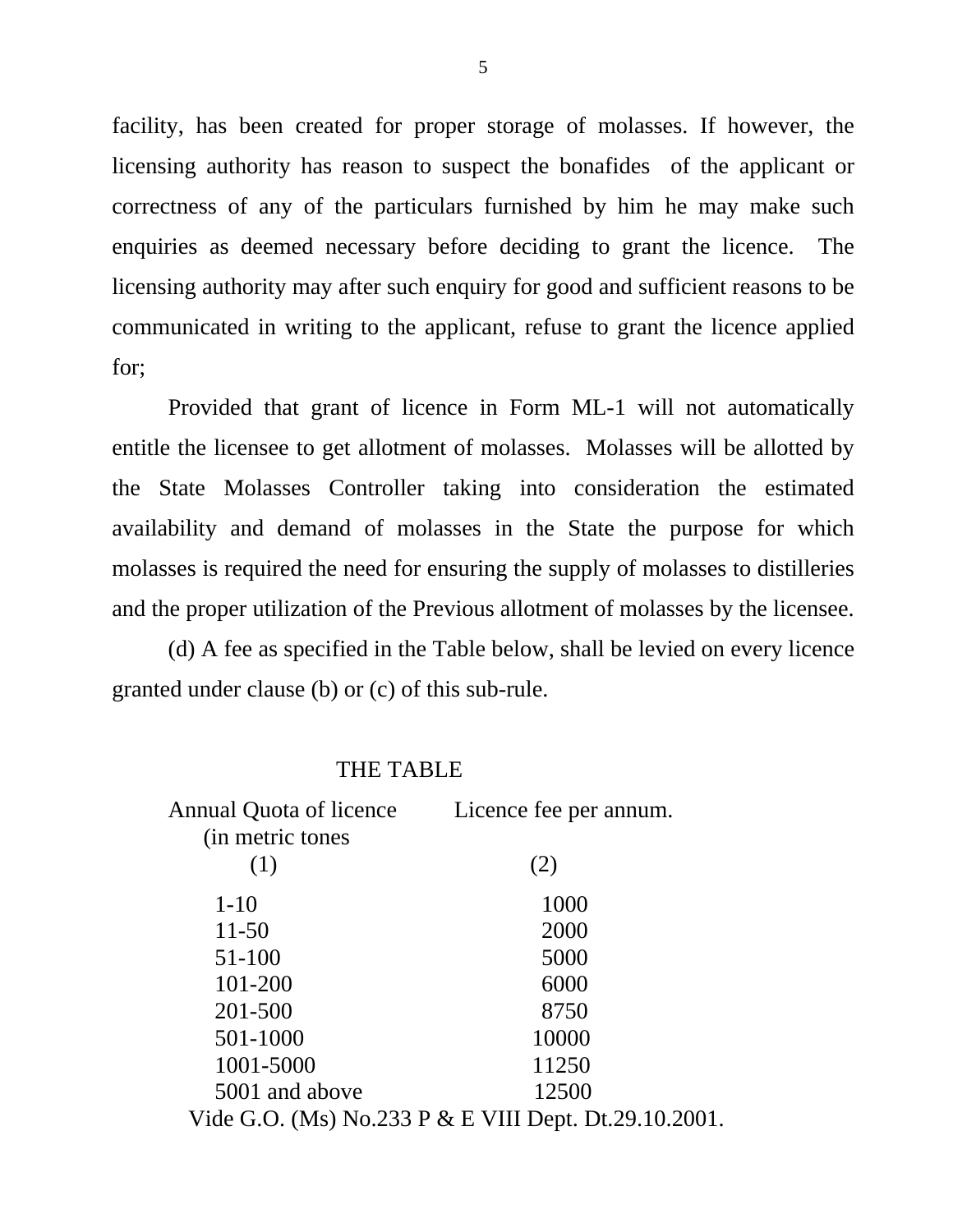(2)Import /Export licence in form ML-5 (a) Every dealer or consumer holding a licence in Form ML-2 or Form ML-4 as the case may be, desiring to import molasses from places outside the State and every dealer desiring to export molasses outside the State shall apply to the Collector of the district for a licence in Form ML-5 for the import or export of molasses. The application shall be affixed with a court fee label of the value of one rupees and fifty paise and shall contain the following particulars:-

- (i) Name and address of the applicant
- (ii) Description of licence held by him
- (iii) Quantity of molasses allowed for possession under the licence Quantity of molasses proposed to be imported/exported.
- (iv) Name and address of person from/to whom it is proposed to import/ export the molasses.
- (v) Mode of conveyance and route.
- (vi) The date by which it is proposed to complete the import/ export.

Each import/export shall be covered by a separate Import/export licence and a separate application shall be made for the purpose.

(b) On receipt of the application aforesaid, the Collector shall after verifying that applicant is in possession of a valid licence and that the quantity proposed to be imported/exported does not exceed that allowed under his licence, grant an import/export licence in Form ML-5. The molasses imported/exported shall not be disposed of in any manner while in transit.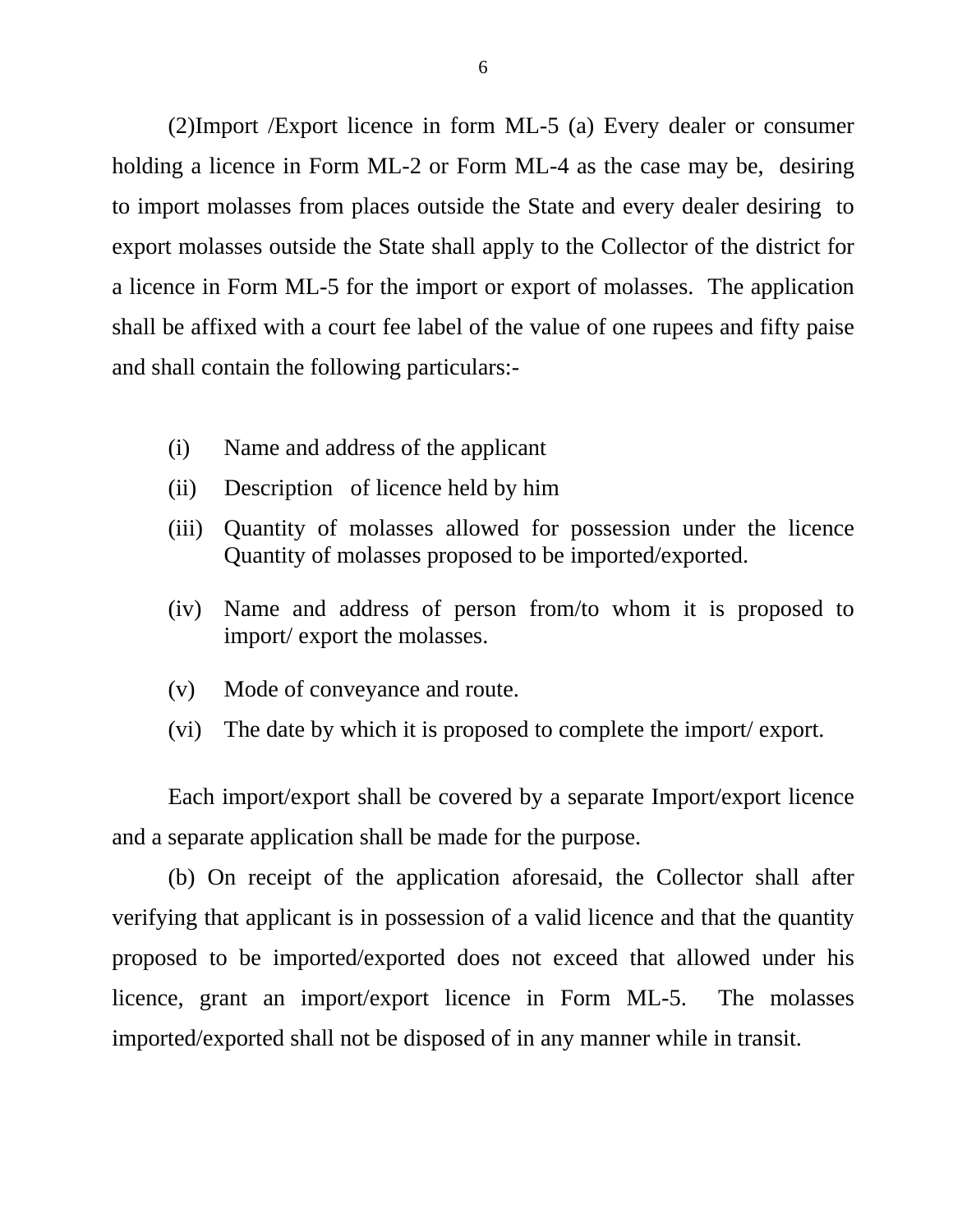Provided that the Commissioner of Prohibition and Excise, Madras may when he is satisfied that the quantity to be exported/imported is so large that the export/import has to be made in instalments, issue General Permit for any specified quantity to be exported imported subject to such conditions as may be prescribed from time to time.

(c) Escort, as decided by the State Molasses Controller from time to time, shall be provided to each consignment of molasses exported or imported, from the production centre within the State upto the Tamil Nadu State border or from the point of entry into the State of Tamil Nadu to the destination as the case may be. The cost thereof shall be remitted to Government Account in advance by the transporter

 (cc) Every licences in From ML-5 shall pay rupees two hundred per M.T. on the quantity of molasses exported outside the State towards. A.S.F. before taking delivery of molasses from the Sugar Mill for export. Enhanced to Rs.300/- in G.O.Ms.No.52 P & E (VIII) Dept., Dt 03.08.2006.

(ccc) Every licensee, holding licencs in Form ML-2 or ML-4 desiring to import molasses from outside the state shall pay Rs.300/- per M.T. on the quantity or molasses imported towards A.S.F before obtaining a licence in Form ML-5 from the Collector concerned. (Vide G.O.Ms.No.42, H.P & E(VIII) Dept., dt.02.07.2008).

The Collector shall issue the requisite number of fly-leaves along with the licence in Form ML-5, fly leaf for a portion of the total allotment to cover each consignment, so that, that each total of all the fly leaves shall be equal to the total allotment for export or import.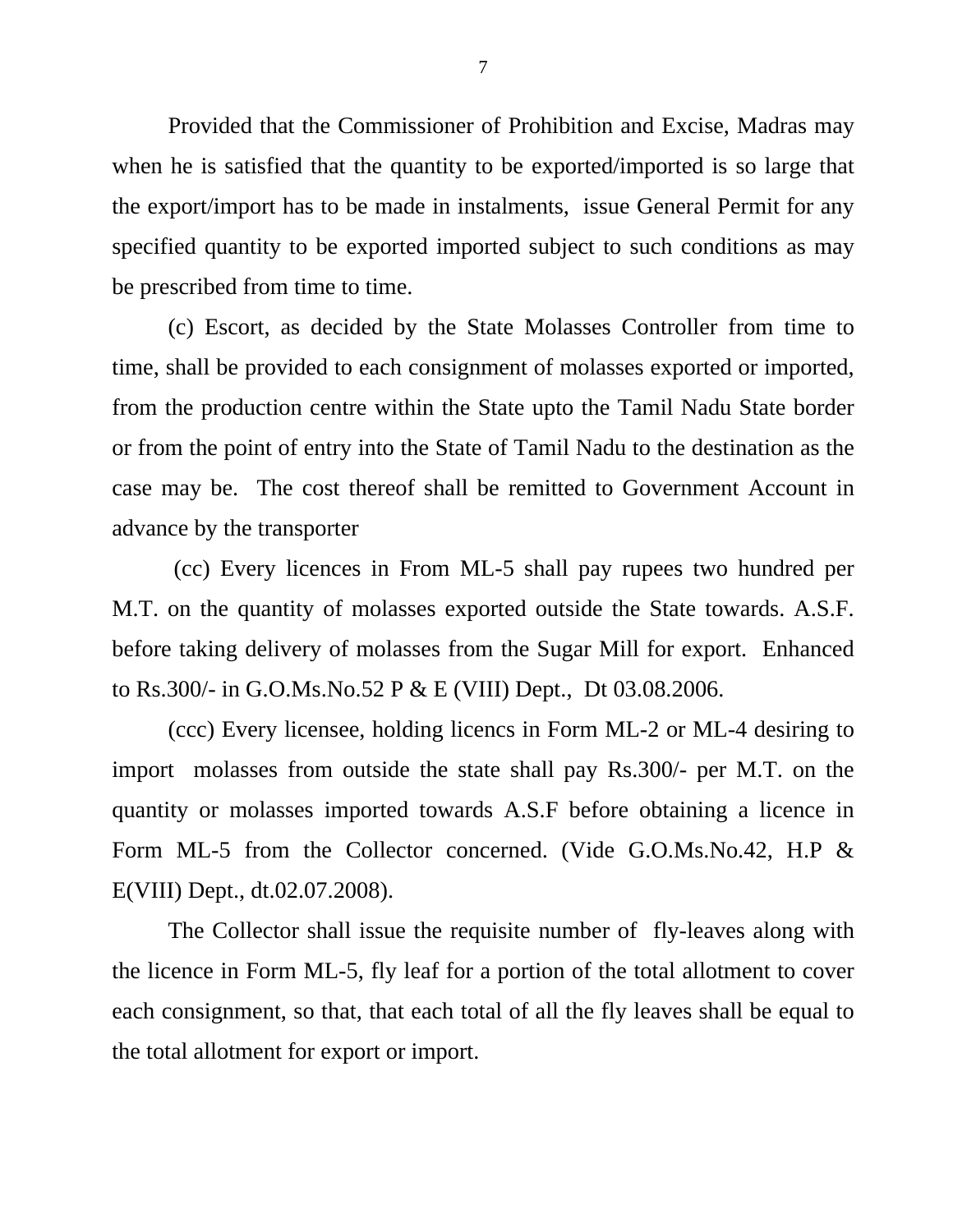When the ML-5 licensee takes delivery of any consignment of molasses from a sugar mill, he shall present one fly –leaf according to the quantity to be taken delivery of, and the Bondage Officer shall make entries thereof in the fly-leaf and deliver the quantity indicated in the fly-leaf. In the case of import, the licensee should produce the fly-leaf and get entries from the sugar mills ……………… at the time of taking delivery of the stock. The receipt of the consignment at the licensed premised shall be verified and brought to stock register of the licensee by the Taluk Excise Officers.

 (3)(a) (i)on receipt of the ML-4/ML-6 licence the distillery should obtain from the District Revenue Officer concerned, 15 copies of the ML-4 licence and ML-6 permits for utilizing the same in accompanying every consignment of molasses drawn from various Sugar Mills subject to the condition that the Distillery Officer of the distillery concerned should keep the original of ML-4licence/ML-6 permit. The Distillery Officer shall maintain a register in the Form ML-7 to account for the receipt of consignment of molasses in the distillery.

 (ii)When the allotment of molasses to distilleries made at a time is for a quantity exceeding. 1,000 tonnes the Distillery Officers concerned may themselves issue the required additional number of attested copies of ML-6 licence. The copies so issued should be recovered with proper entries besides making entries in the original ML-6, licence and filed by the Distillery Officer on the completion of the particular allotment.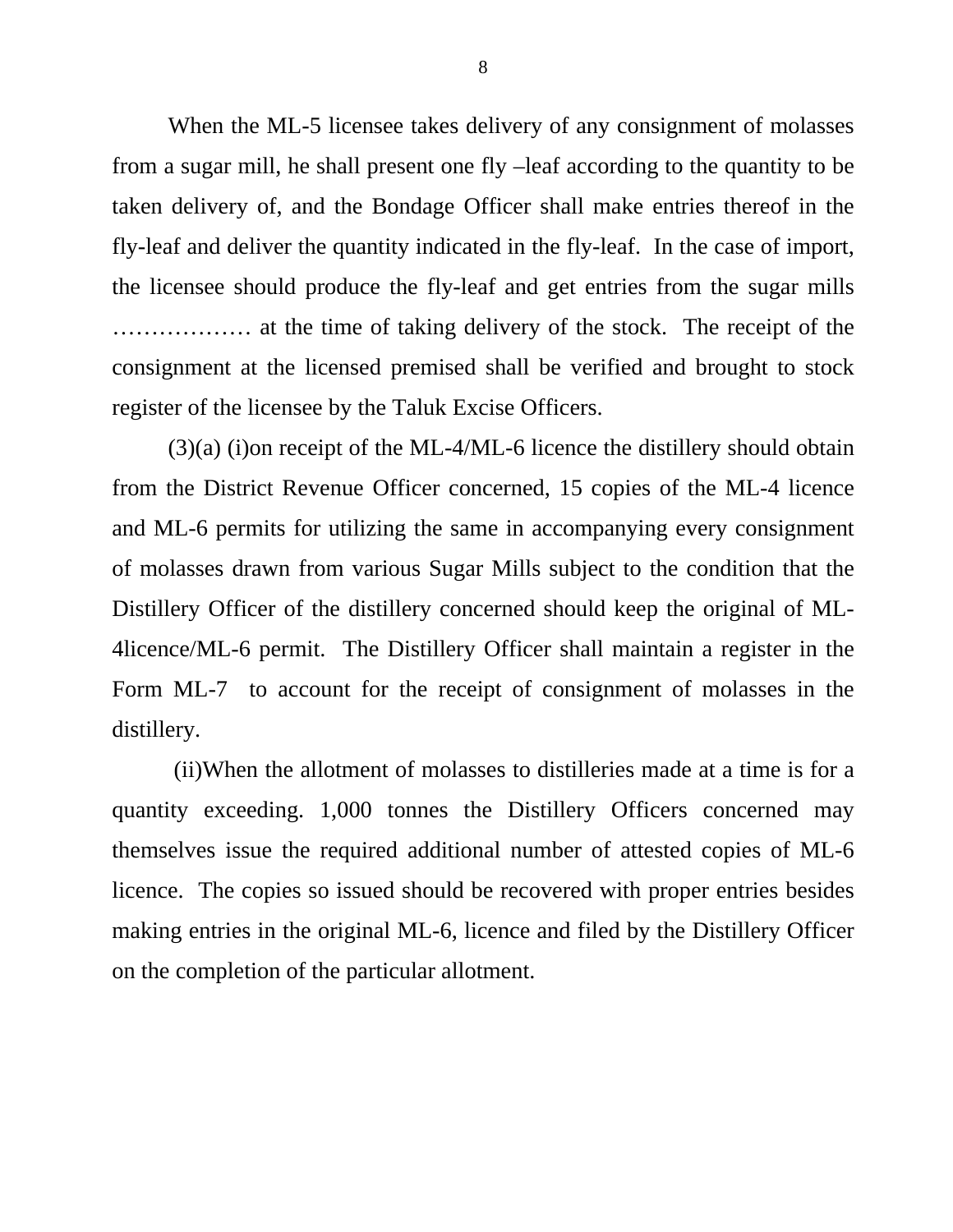(iii) On receipt of orders of allotment of molasses, the distillery should obtain from the Distillery Officer 15 copies of fly leaves, each fly leaf for a portion of the allotment. The total quantity in all the 15 fly leave shall be equal to the total allotment. When the distillery takes delivery of any consignment of molasses from a sugar mill, the distillery shall present only fly leaf, according to the quantity to be taken delivery of and the bondage officer shall make entries in the fly leaf and deliver the quantity indicated therein. The Distillery Officer shall make entries of the consignment received at the distillery in the original fly leaf with him for the total allotment. He may call for and verify the 14 fly leaves for part quantities with the entries in the original fly leaf as to whether all consignments taken delivery of have been received in the distillery.

 (b) Transport permit in Form ML-6:- transport permit in Form ML-6 shall be issued along with every licence in Form ML-2 or Form ML-4 to cover all transport of molasses made by the licence to the licensed premises during the currency of his licence. Every consignment of molasses transported by the licence from a dealer in this State shall be accompanied by this permit. The dealer from whom the molasses is purchased shall enter the particular of each supply in space provided for the purpose in the transport permit. The consignment transported under the permit shall not be disposed of in any manner while in transit.

 (c) Escort as decided by the State Molasses Controller from time to time shall be provided to each consignment of molasses transported from the production centre to the destination and the cost there of shall be remitted to Government account in advance by the transported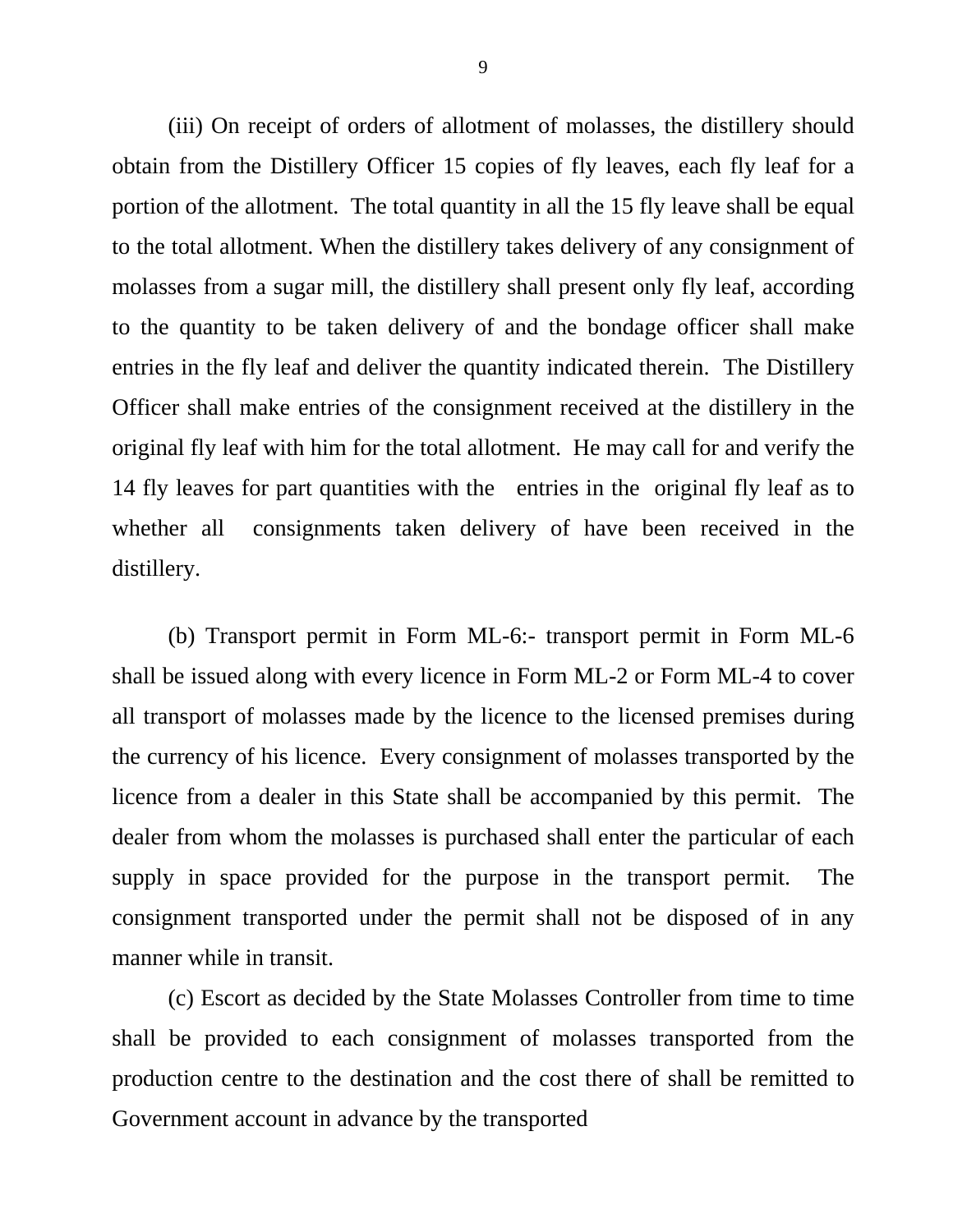(4) Duration of licences and permits:- Licence in Forms ML-2 and ML-4 will be issued for the financial year ending on the  $31<sup>st</sup>$  March immediately following unless the applicant has specially asked for a shorter period. The currency of each import/export licence in Form ML-5 shall be fixed by Collector after taking into account the distance and the mode of conveyance proposed to be used and shall in no case exceed three months at a time. The currency of the transport permit shall be the same as that of the corresponding licence in Form ML-2 or ML-4, with which it is issued.

 5.Security- (a) In the case of applications for the grant of a licence in Form ML-2 or ML-4, except distilleries, the licensing authority shall before granting the licence, require the applicant to deposit, in cash or in government Promissory Note, as Security for the due observance of the conditions of the licence, a sum determined at the appropriate slab rate specified below, applied to the quantity of molasses expected to be handled by the applicant per year:-

| Upto 100 metric tones of molasses per   |
|-----------------------------------------|
| year.                                   |
| Over 100 metric tones and upto 500      |
| metric tones of molasses per year       |
| Over 500 metric tones, and up to 1000   |
| metric tones of molasses per year       |
| Over 1,000 tonnes of molasses and up to |
| 3000 tonnes of molasses per year.       |
| Over 3,000 tonnes of molasses and upto  |
| 5,000 toonnes of molasses per year.     |
|                                         |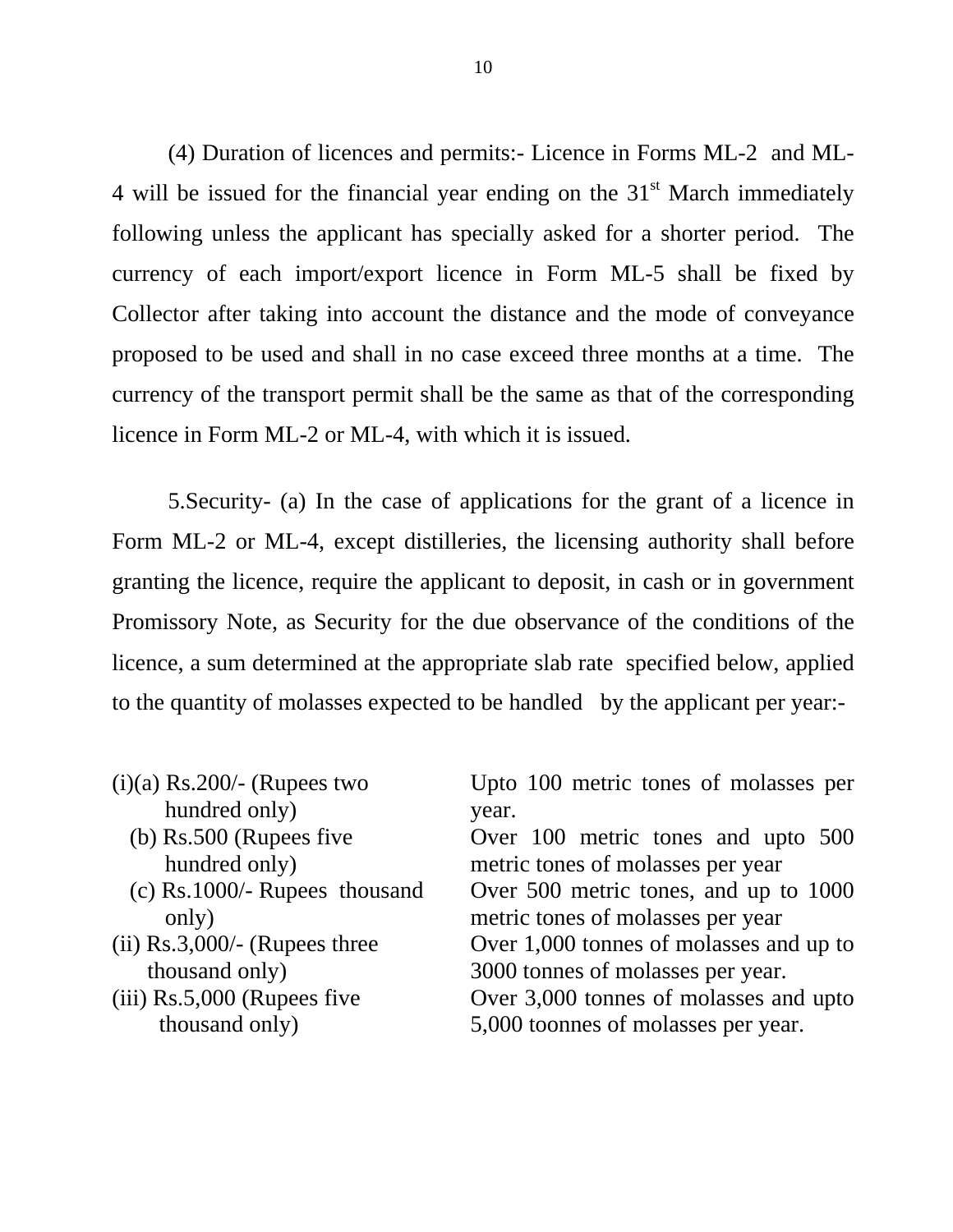If, after the close of a full financial year after the grant of the licence, the quantity of molasses transacted by the licensee during that year is found to exceed the estimated quantity with reference to which the amount of the Security deposit was fixed at the time of the original grant of the licence, to the extent of attracting a higher slab the licensee shall be required to make the necessary additional deposit, before the licence is renewed for the next year. In case of non-observance of the conditions of the licence, the security deposit may be forfeited to Government and the licence cancelled, provided that no forfeiture of deposit shall be made, unless the licensee has had a reasonable opportunity of showing cause against such forfeiture.

 (b) In the case of licences in Form ML-2 and ML-4 already granted as on the date of coming into force of this clause, no further renewal of the licence shall be ordered unless and until the licensee makes a security deposit as prescribed in clause (a) above, applied to the annual average of the quantity of molasses transacted by the licensee during the previous three years.

 (c) Application for renewal of licence in Form ML-2 and ML-4 shall be made at least one month before the date of expiry of the licence. The provisions of sub-rule (i) shall as far as may be apply renewal. Where an application for the renewal of the licence has not been made as above but it is presented before the date of expiry of the licence, it shall be subjected to the payment of an additional fee of 25 percent of prescribed licence fee payable in the manner laid down in clause (d) of sub-rule 1 of rule 7 and shall be accompanied by chalan in token of such payment. The licensing authority may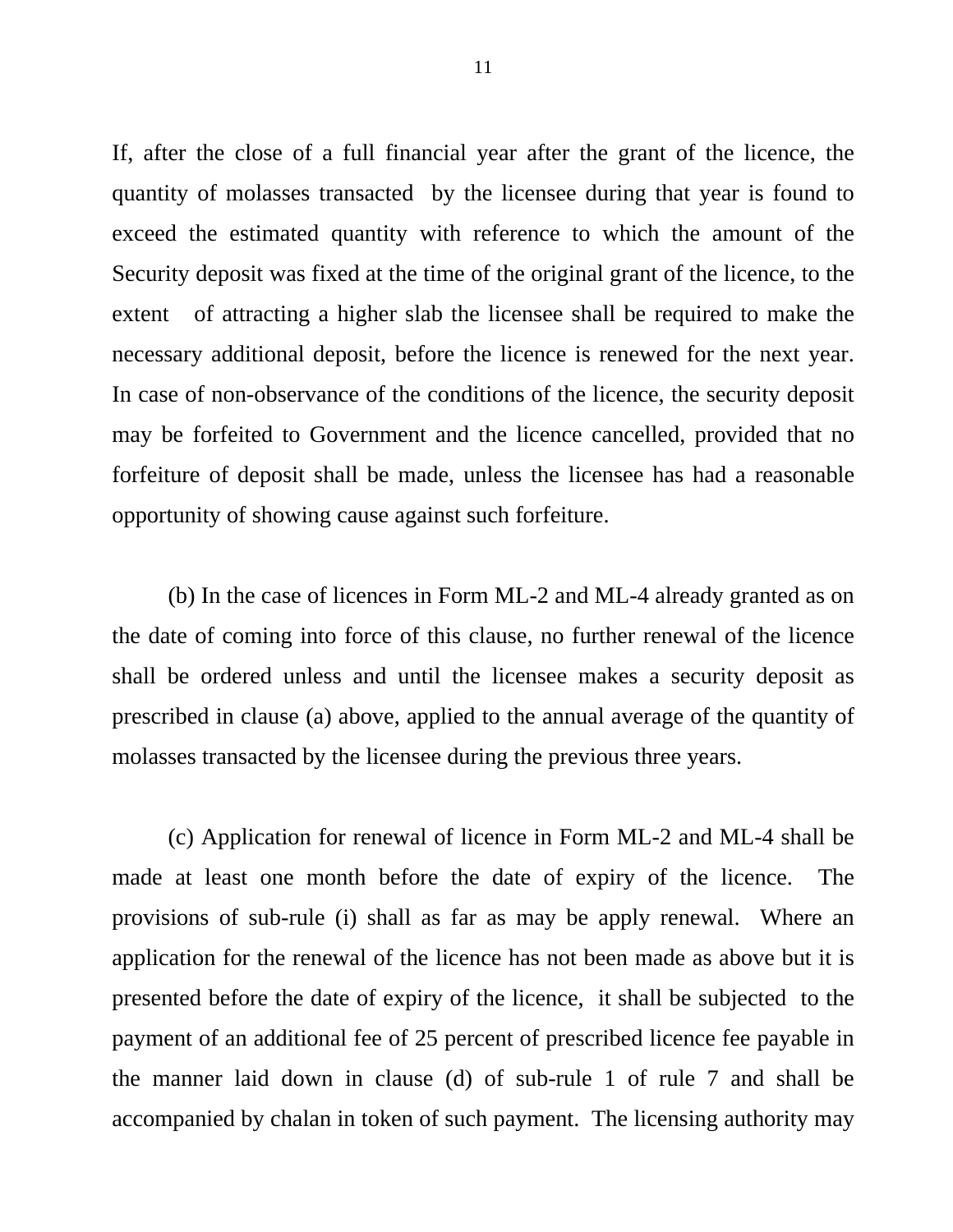admit such a belated application presented after the due date but before the date of expiry of the licence, provided good and sufficient reasons for the delay are shown to his satisfaction. Any application received after the date of expiry of licence shall be treated only as an application for a fresh licence. The licencing authority may refuse to renew a licence if he is satisfied that the licensee has violated or failed to apply with any of the terms and conditions of the licence. The reasons for such refusal shall be communicated to the applicant.

8. **Maintenance of accounts** :- The holder of a licence in Form ML-2 or in Form ML-4 shall maintain true accounts of all transaction in a separate register in the form appended to the licence. Such accounts shall be maintained day to day in ink. The account stocks and all other relevant records shall be open to inspection or check by any officer of the Police or Excise Department not below the rank of a Sub-Inspector or of the Revenue Department not below the rank of Revenue Inspector.

 8.A**: Procedure to be followed before the usage of molasses:**- (1) As soon as the stock of molasses is received by the licensee, he shall get it released for use only after verification by an Officer not lower in rank than a Deputy Tahsildar.

 (2) The licensee and his agents, if any, shall obtain the clear address and signature of every purchaser in the sale bill of the end products to facilitate verification of the genuineness of the sales.

(3)When molasses is used in the composition for the manufacture of a product, the licensee shall get the finished products verified once in three months by an Officer not lower in rank than a Deputy Tahsildar.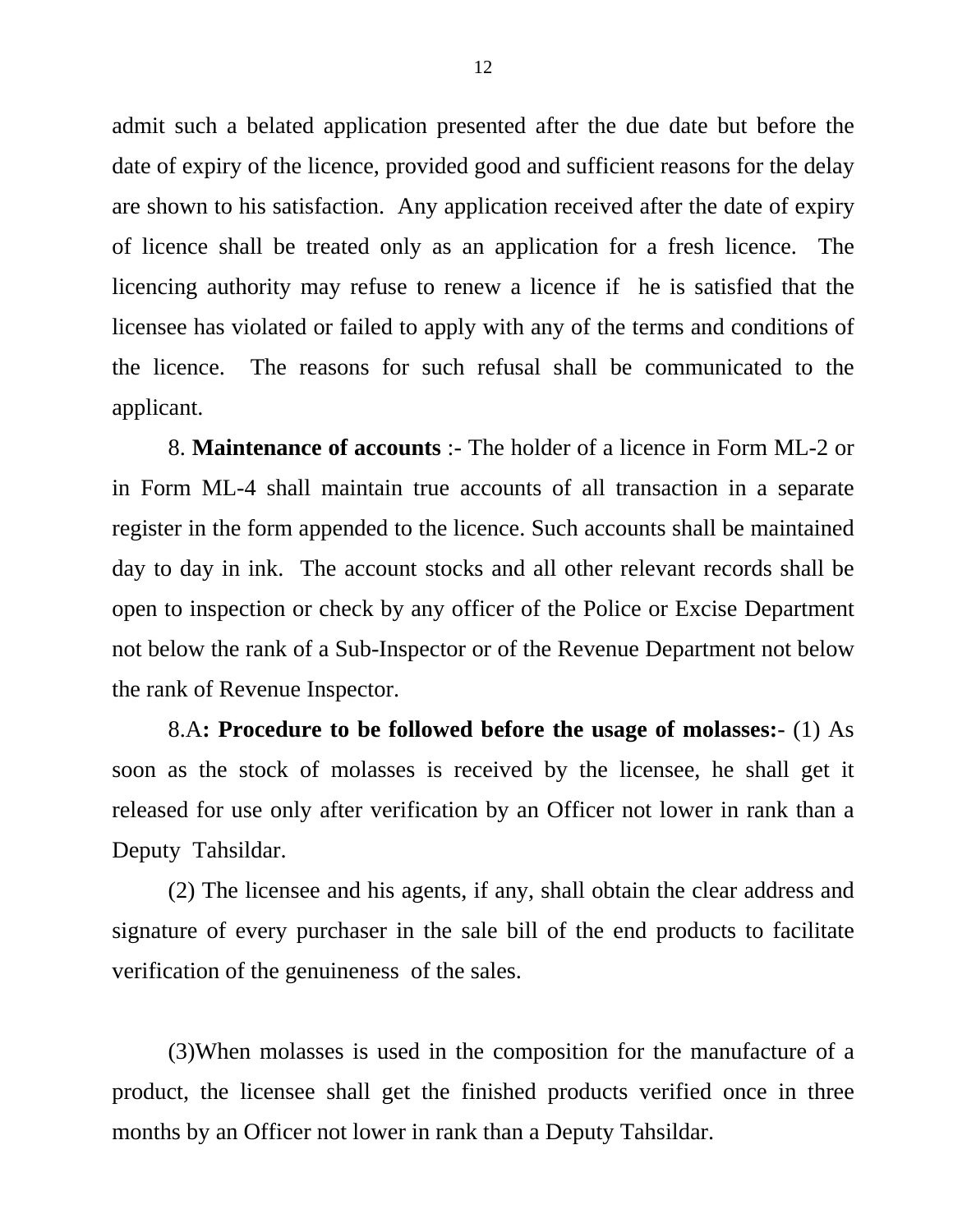9. **Suspension or cancellation of licences**:- A licence may be cancelled or suspended either wholly or in part by the authority which issued it if the licensee or any person acting on his behalf has committed a breach of violation of or failed to comply with any of the provisions of the rules or terms and conditions of the licence. Before cancelling or suspending a licence the licensee shall be given an opportunity to show-cause within a reasonable time not ordinarily exceeding fourteen days, against the action proposed to be taken and any representation or explanation made by the licensee shall be duly taken into account by such authority before passing final orders. The licensing authority may cancel or suspend the licence for such period as is deemed fit either wholly or in part by an order in writing, stating the reasons, to be communicated to the licensee.

When a licence is suspended or cancelled during its currency or is not renewed after its expiry, the holder of the licence is prohibited from selling or using any of the stocks of molasses held by him under the licence at the time of such suspension, cancellation or expiry as the case may be. The stocks shall not be disposed of except in accordance with the orders of the licensing authority and the licensee shall not be entitled to claim any compensation on account of such cancellation, suspension or non-renewal of the licence.

10. **General**:- The holder of a licence shall observe the terms and conditions of the licence or permit and shall be bound by the provision of the Act and Rules. Notifications and Orders issued or made thereunder.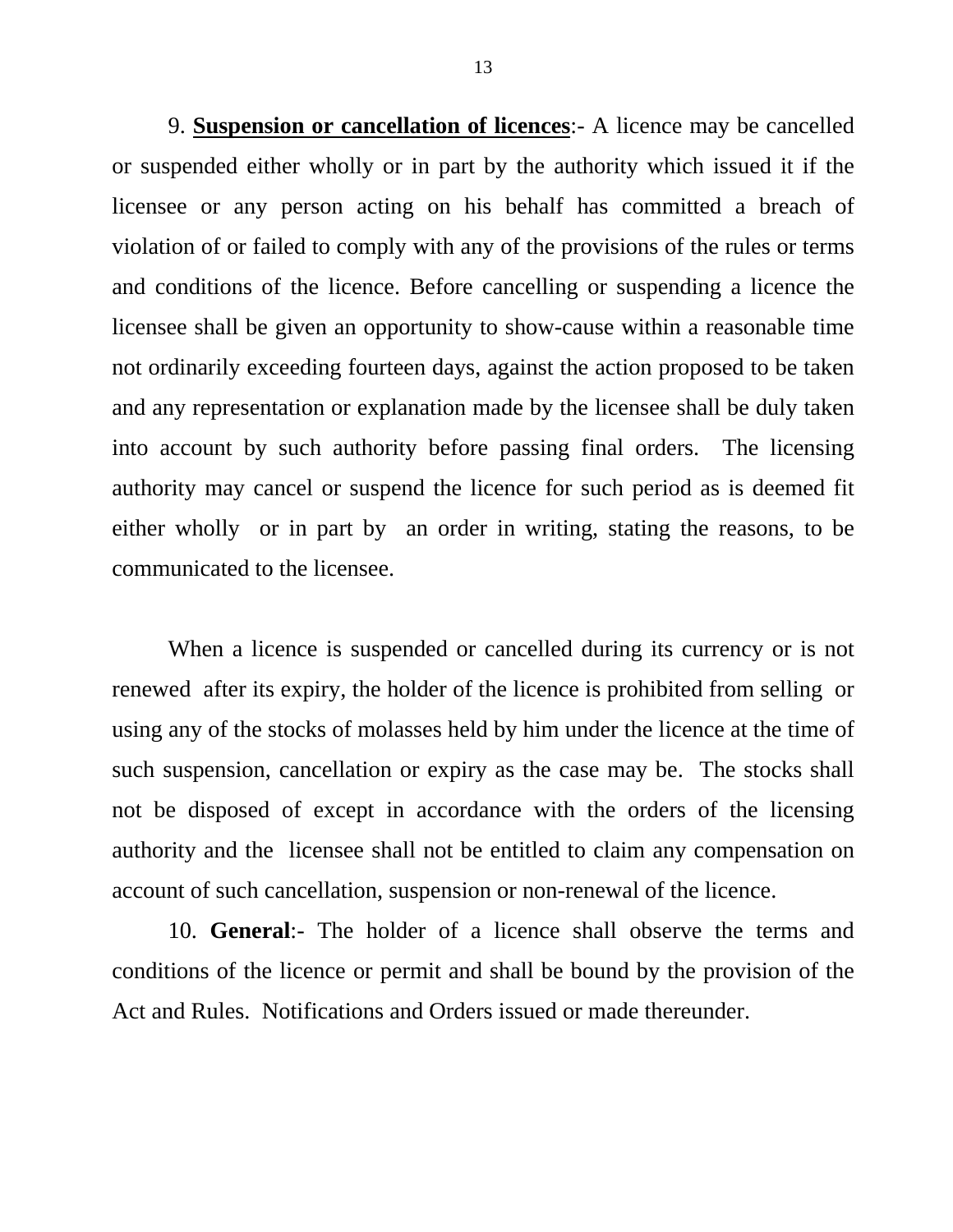(See rule 7 (i) of the Tamil Nadu Molasses Control and Regulation Rules, 1958.

> Here affix court fee label of the value of Rs.1.50 paise.

To

The Collector **District** ( Application for a licence in Form ML-2 for the Possession and sale of molasses ) (Section 6 – A and 21 of the Tamil Nadu prohibition Act, 1937

(Tamil Nadu Act X of 1937)

| 1. Name of the applicant           |  |  |
|------------------------------------|--|--|
| (in block letters)                 |  |  |
| 2. Permanent address               |  |  |
| 3. Occupation                      |  |  |
| 4. Place and premises are which    |  |  |
| the applicant proposes to          |  |  |
| transact business in molasses.     |  |  |
| 5. Maximum quantity of molasses    |  |  |
| required for possession at any one |  |  |
| time                               |  |  |
| 6. Approximate quantity of         |  |  |
| molasses likely to be sold/import  |  |  |
| ed / exported during a month       |  |  |
| 7. Period for which the licence is |  |  |
| required                           |  |  |

I hereby declare that the particulars given above are correct. I hereby undertake to abide by the conditions of the licence and the provisions of the Tamil Nadu Prohibition Act. 1937 and the rules, orders and notifications made or issued thereunder.

Place : Date:

Signature of the applicant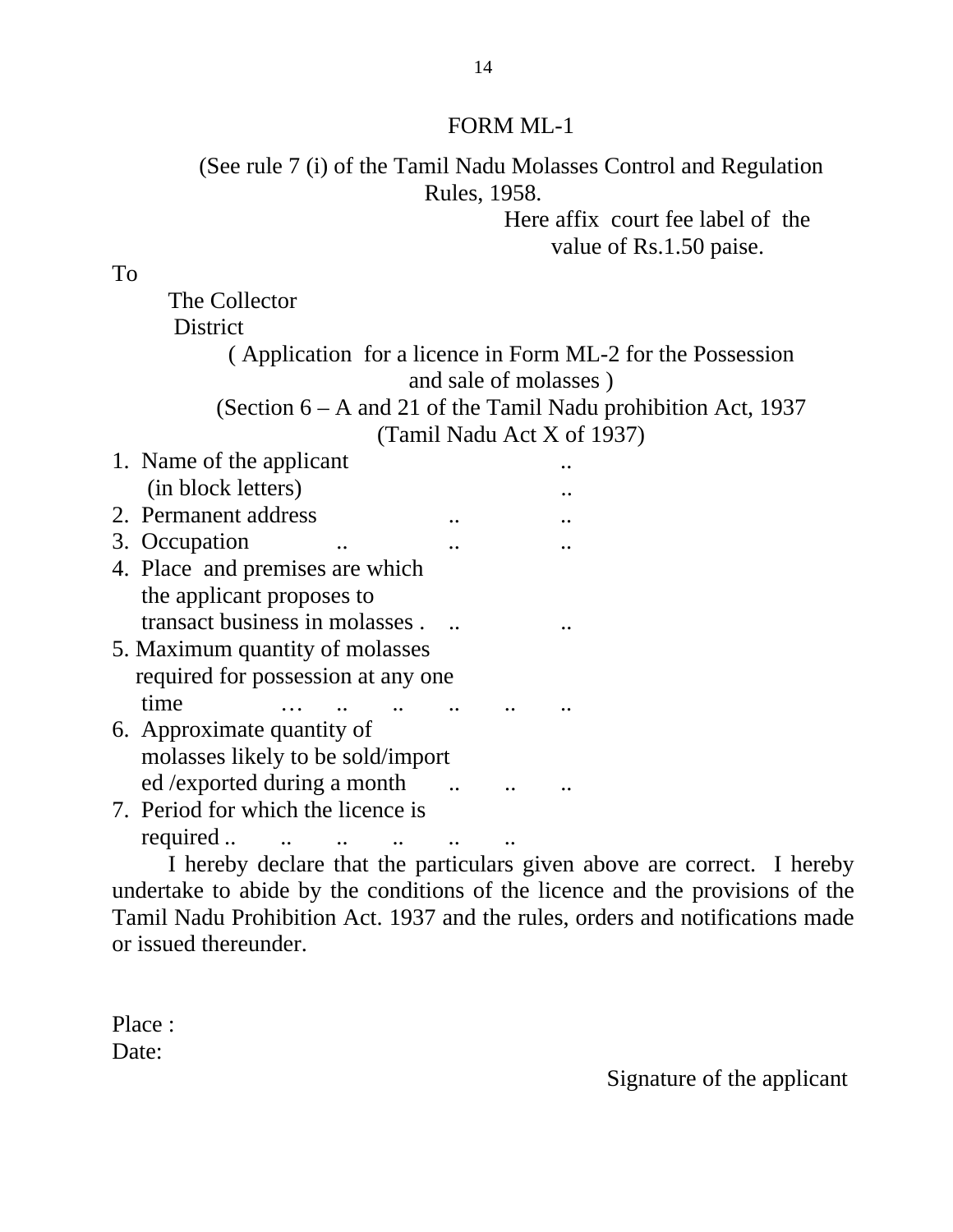## (See rules 4(1) and 7(1) of the Tamil Nadu Molasses Control and Regulation Rules, 1958.) LICENCE FOR THE POSSESSION AND SLAE OF MOLASSES. (Section 6-A and 21 of the Tamil Nadu prohibition Act, 1937)

I………………………………………………………the Collector of District, hereby licence Thiru (Name and address ) to Possess at a time molasses note exceeding …………………… (tones) for sale or export subject to the provisions of the Tamil Nadu Molasses Control and Regulation Rules, 1958, and subject to the following conditions:-

(1) The molasses licensed for possession and sale shall be stocked or stored at (address of premises).

(2) No quantity of molasses shall be sold to any person other than a licensee or an officer or institution exempted in rule 4(2).

(3) No quantity in excess of the limit fixed in this licence shall be possessed at any time.

(4) True accounts of all transactions shall be maintained by the licensee in the from appended to this licence.

(5) The accounts and the stock shall be made available for inspection by any officer of the Police or Excise Department not below the rank of Sub-Inspector or any Officer of the Revenue Department not below the rank of a Revenue Inspector.

(6)There shall not be a shortage of quantity than that shown in the closing balance of the form of account.

 (7) The Capacity of the storage tank has to be calibrated. It should be ensured that the storage capacity is for atleast 50% of the production capacity.

 Collector. District **District** 

Place:

Date: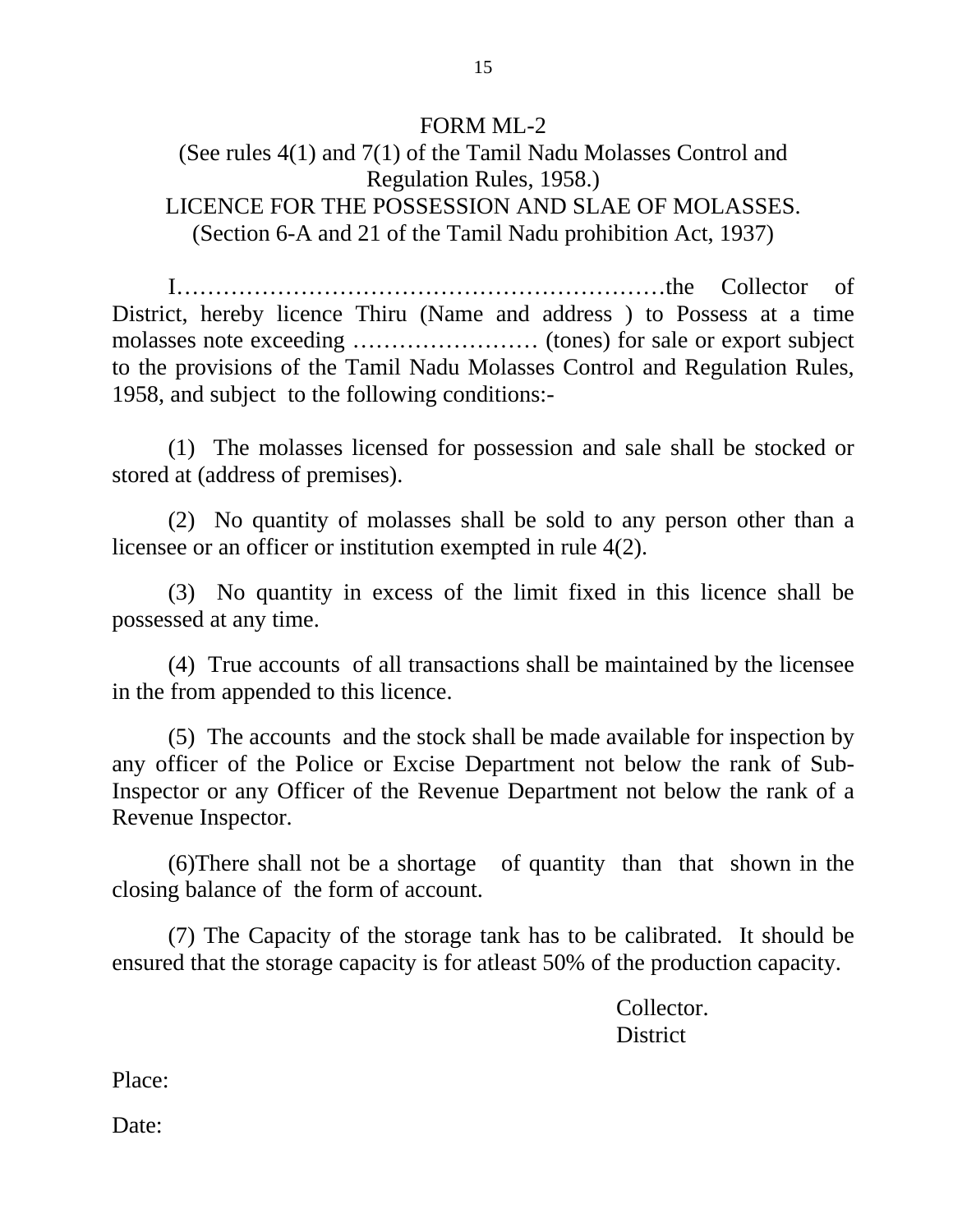APPENDI.X. Forms of account to be maintained by the Licensee

| Opening<br>Month<br>balance.<br>and<br>Date      |         | Particulars of purchase<br>including those obtained<br>from a sugar factory |                      |                   | Particulars of<br>imports          |                           |
|--------------------------------------------------|---------|-----------------------------------------------------------------------------|----------------------|-------------------|------------------------------------|---------------------------|
|                                                  |         | From whom                                                                   | Quantity.            | From whom         |                                    | Quantity.                 |
| (1)                                              | (2)     | (3)                                                                         |                      | (4)               | (5)                                | (6)                       |
|                                                  | Tonnes. |                                                                             |                      | Tonnes            |                                    | Tonnes.                   |
| Total receipts<br>(columns $(2)+(4)$ )<br>$+(6)$ |         |                                                                             | Particulars of sales |                   |                                    | Particulars of<br>exports |
|                                                  |         | Name of licensee<br>to who sold.<br>whom                                    |                      | Quantity<br>sold. | Name of person<br>to whom exported |                           |
| (7)                                              |         | (8)                                                                         | (9)                  |                   | (10)                               |                           |
| Tonnes.<br>Tonees.                               |         |                                                                             |                      |                   |                                    |                           |

| Quantity<br>exported. | Closing balance<br>[ $\text{(columns)}(7)-(9)+(11)$ ] | Remarks. |  |
|-----------------------|-------------------------------------------------------|----------|--|
| (11)<br>Tonnes.       | (12)<br>Tonnes                                        | (13)     |  |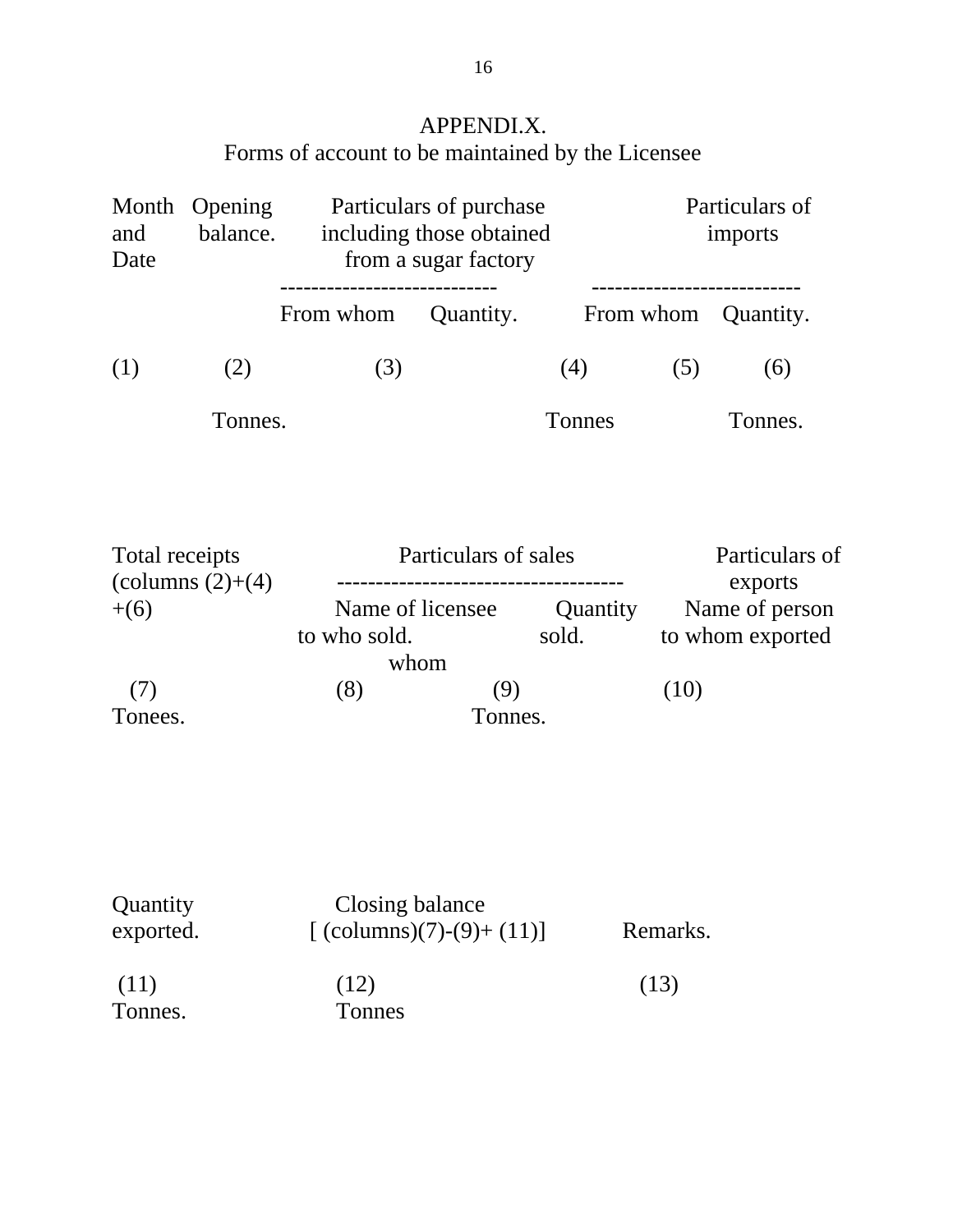## (See rule 7(1) of the Tamil Nadu Molasses Control and Regulation Rules, 1958.

#### To

 The District Revenue Officer/Additional Collector/Collector. (Application for a licence in form ML-4 for the possession of molasses for bonafide use.) [Section 6-A and 21 of the Tamil Nadu Prohibition Act,1937 (Tamil Nadu Act X of 1937.)

- 1. Name of the Applicant ... (IN BLOCK LETTERS) 2. Permanent address ...
- 3. Occupation ... ... ... ...
- 4. Purpose for which molasses is required.  $\ldots$   $\ldots$   $\ldots$   $\ldots$
- 5 .Address of premises where the molasses will be stocked or stored ... ... ... ...
- 6. Address of premises or places where the molasses will be used. ... ... ... ...

 I hereby declare that the particulars given above are correct. I hereby undertake to abide by the conditions of the licence and the provisions of the Tamil Nadu Prohibition Act, 1937, and the rules, orders and notifications made or issued thereunder.

Signature of the applicant

Place: Date: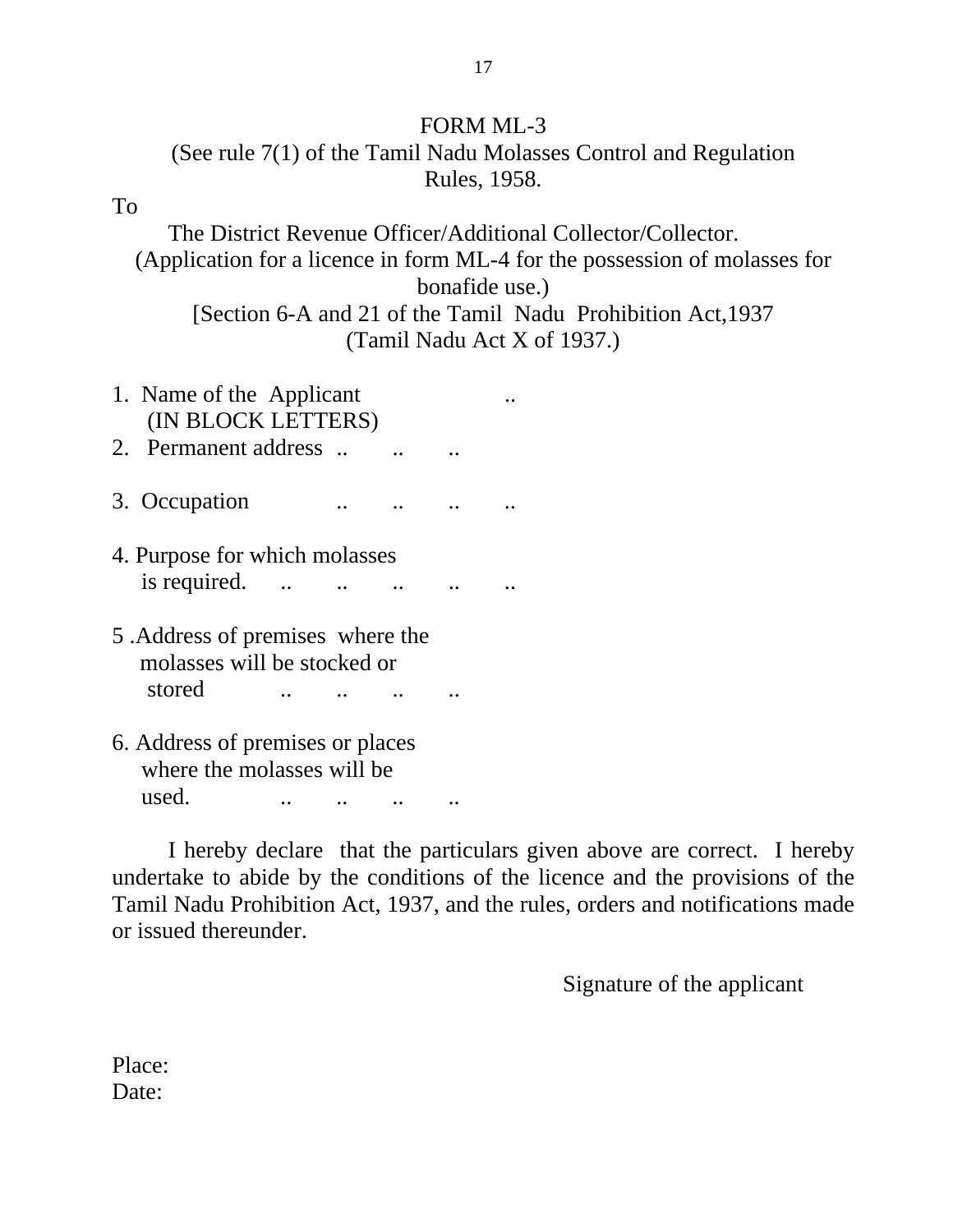(See rules 4(1) and 7(1) of the Tamil Nadu Molasses Control and Regulation Rules,1958)

Licence for the possession of molasses for bonafide use. (Sections 6-A and 21 of the Tamil Nadu Prohibition Act, 1937 (Tamil Nadu Act X of 1937)

I…………………………………………………District Revenue Officer Additional Collector/Collector hereby license Thiru………………………. ………………………………..( Name and Address) to possess molasses not exceeding ………………………….tonnes at any one time and ……………………………………………. tonnes in a year for the purpose of ………………………………………………………subject to the provisions of the Tamil Nadu Molasses Control and Regulation Rules, 1958 and subject to the following conditions:-

(1) The molasses licensed for possession shall be stocked or stored at (address of premises).

(2) Molasses shall not be used except for the purpose for which this licence has been granted.

(3) No quantity in excess of the limit fixed in this licence shall be possessed at any time by the licensee.

(4) There shall not be a shortage of quantity than that shown in the closing balance in the form of account.

(5) True accounts of all transactions shall be maintained by the licensee in the form appended to this licence.

(6) The licence and stock shall be made available for inspection by any officer of the Police Department or Excise Department or Revenue Department not below the rank of a Sub-Inspector or Excise Inspector or Revenue Inspector.

Signature:

Place: Designation: District Revenue Officer/ Date: **Additional Collector** Collector.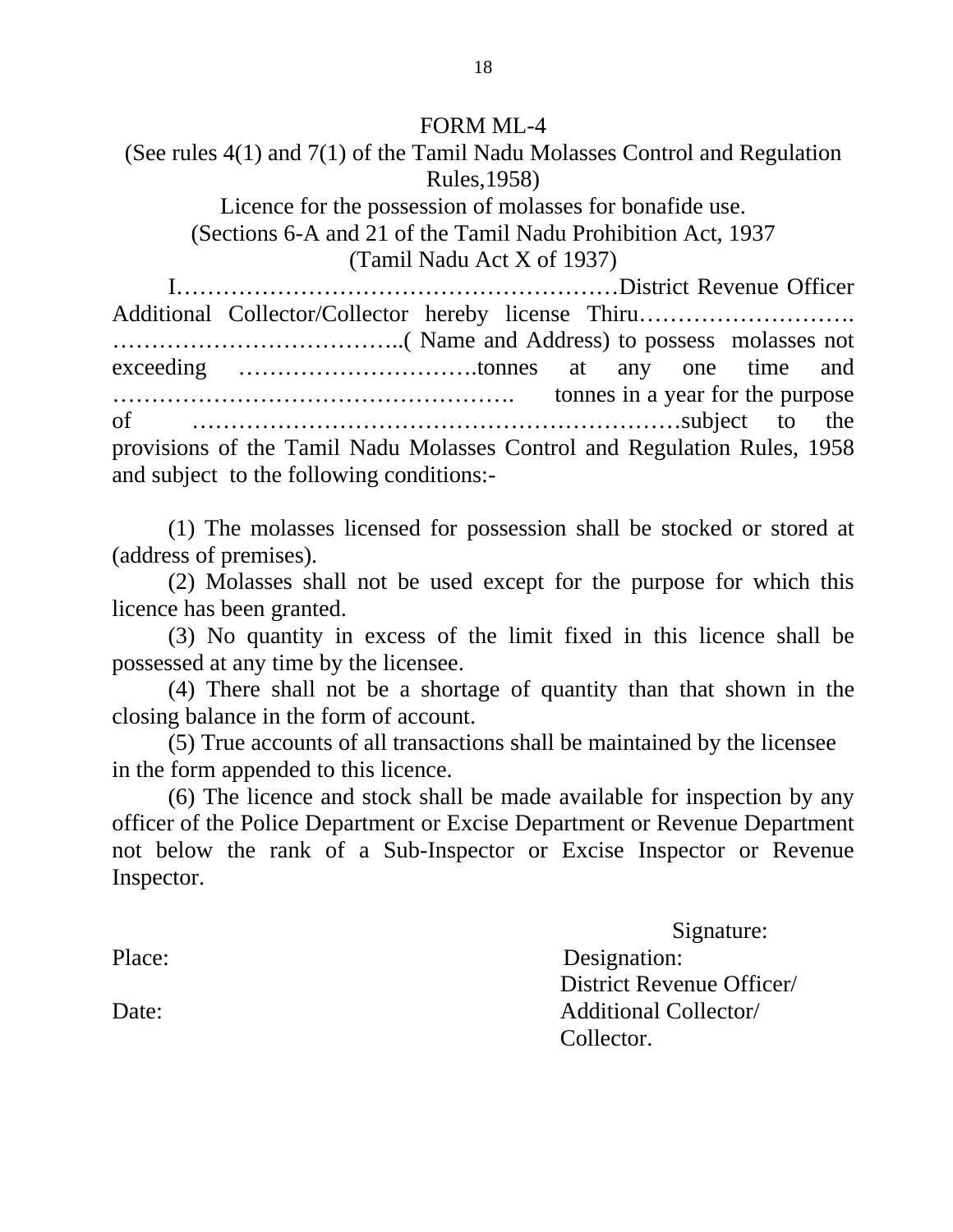# APPENDIX.

# Form of account to be maintained by the licensee.

| Date. | Opening<br>Balance.     | Factory.                | Particulars of pur-<br>chase including those<br>obtained from a Sugar |               |                        |
|-------|-------------------------|-------------------------|-----------------------------------------------------------------------|---------------|------------------------|
|       |                         | From<br>whom            | Quantity                                                              | From<br>whom. | Quantity.              |
| (1)   | (2)                     | (3)                     | (4)                                                                   | (5)           | (6)                    |
|       | (Tonnes-<br>Kilograms.) | (Tonnes)<br>Kilograms.) |                                                                       |               | (Tonnes-<br>Kilograms) |

| Total<br>receipts         |       | Particulars of use.            | <b>Closing Balance</b>          | Remarks |
|---------------------------|-------|--------------------------------|---------------------------------|---------|
| (Columns)<br>$(2)+(4)(6)$ | Date. | Quantity.<br>taken.            |                                 |         |
| (7)                       | (8)   | (9)<br>(Tonnes-<br>Kilograms.) | (10)<br>(Tonnes-<br>Kilograms.) | (11)    |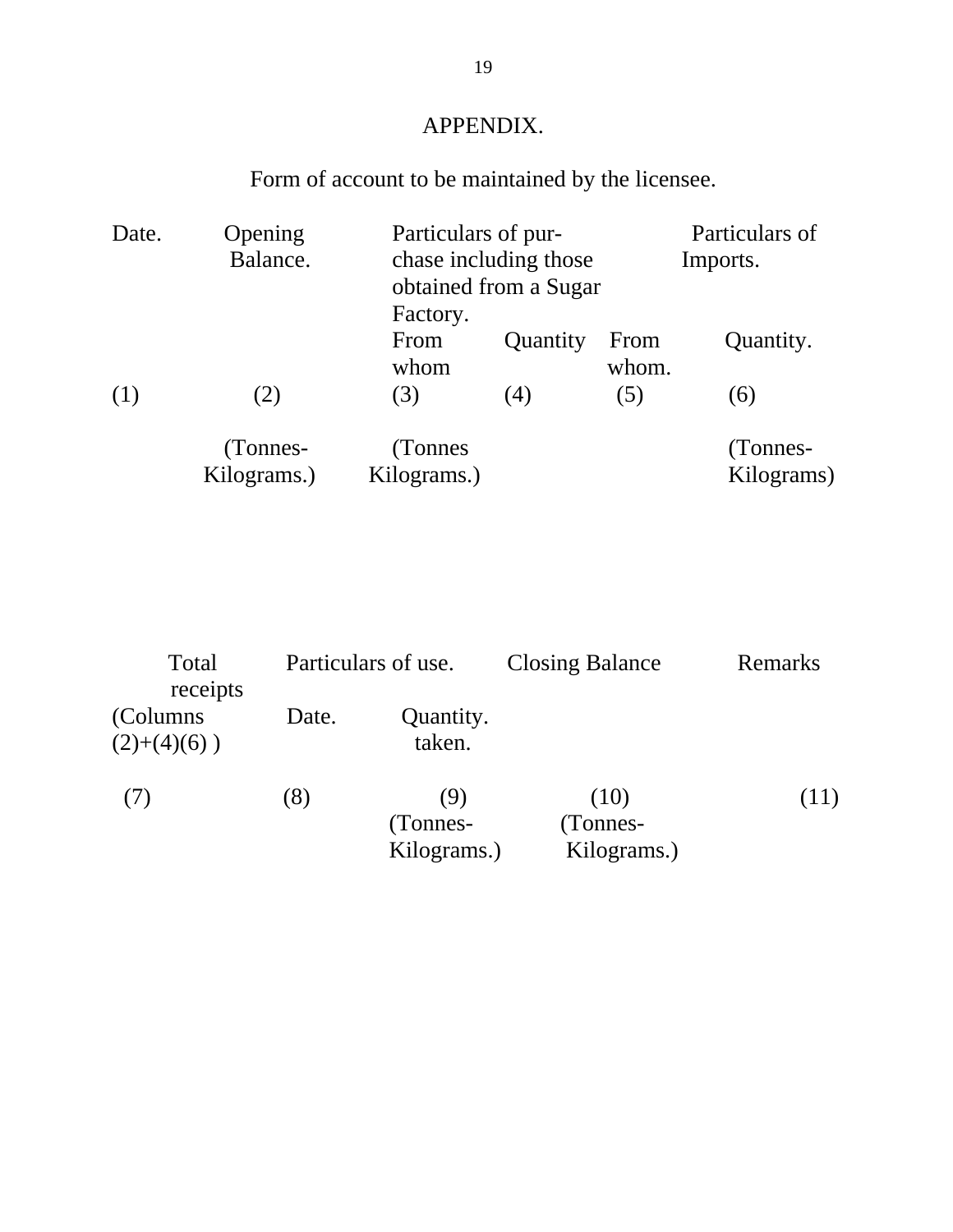## FORM ML-5.

(See rules 4(1) and 7(2) of the Tamil Nadu Molasses Control and Regulation Rules, 1958) LICENCE FOR IMPORT/EXPORT OF MOLASSES. {Sections 6-A and 21 of Tamil Nadu Prohibition Act (Tamil Nadu Act X of 1937}

No.

 The person named below is hereby permitted to import/export molasses as per details furnished herein:-

- 1. Name of Importer/Exporter.
- 2. Address
- 3. Licence held by Importer/Exporter (nature of licence its number and date.
- 4. Quantity of molasses permitted for import/export.
- 5. Place from which the import/ export shall be made.
- 6. Place to which the import/export shall be made.
- 7. Mode of conveyance and route.
- 8. Name and address of person from whom the import is to be made/to whom the export is to be made.
- 9. Period within which the import/ export shall be made.

District Collector.

Place: Date: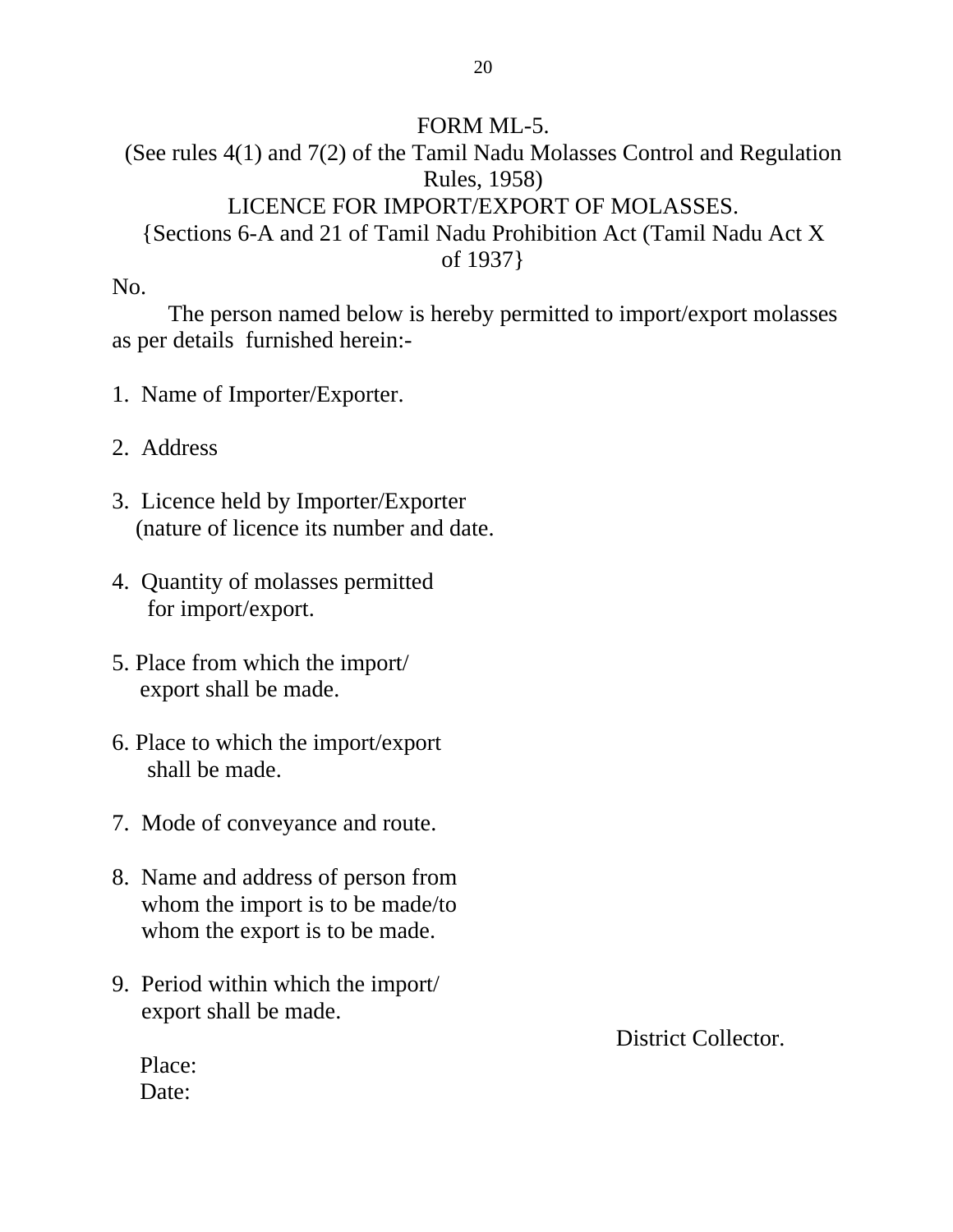### FORM ML-6.

{See rules 4(1) and 7(3) of the Tamil Nadu Molasses Control and Regulation Rules 1958} Permit for Transport of Molasses from a Dealer.

{Section 6-A and 21 of the Tamil Nadu Prohibition Act, 1937 (Tamil Nadu Act X of 1937.}

Thiru……………………………….(Name and address) who has been granted a licence in From /ML-2/ML-4 under the Tamil Nadu Molasses Control and Regulation Rles, 1958, is hereby permitted to transport molasses obtained from any holder of a licence in Form ML-2 in this State to his licensed premises:-

- (a) Description number and date of the licence held by transporter.
- (b) Maximum quantity allowed for possession at a time under the licence.

 2. This permit will be valid only during the period of currency of the licence, and shall accompany the consignments transported every time from a licensed dealer to the licensed premises.

 3. The maximum quantity of molasses transported under this permit at any time shall not exceed the quantity allowed for possession at a time under the licence.

 4. The consignment of molasses transported shall not be disposed of in any manner during transit.

 Signature: Designation: Date: (Collector or any officer of the

 Revenue Department competent to issue the licence with which this permit is issued.)

## **Particulars of molasses transported under the permit**

(To be entered by the licensee from whom supply is obtained)

Date. Quantity of molasses Signature and address of the supplied (Tonnes). ML-2 licensee who made the supply

Place: